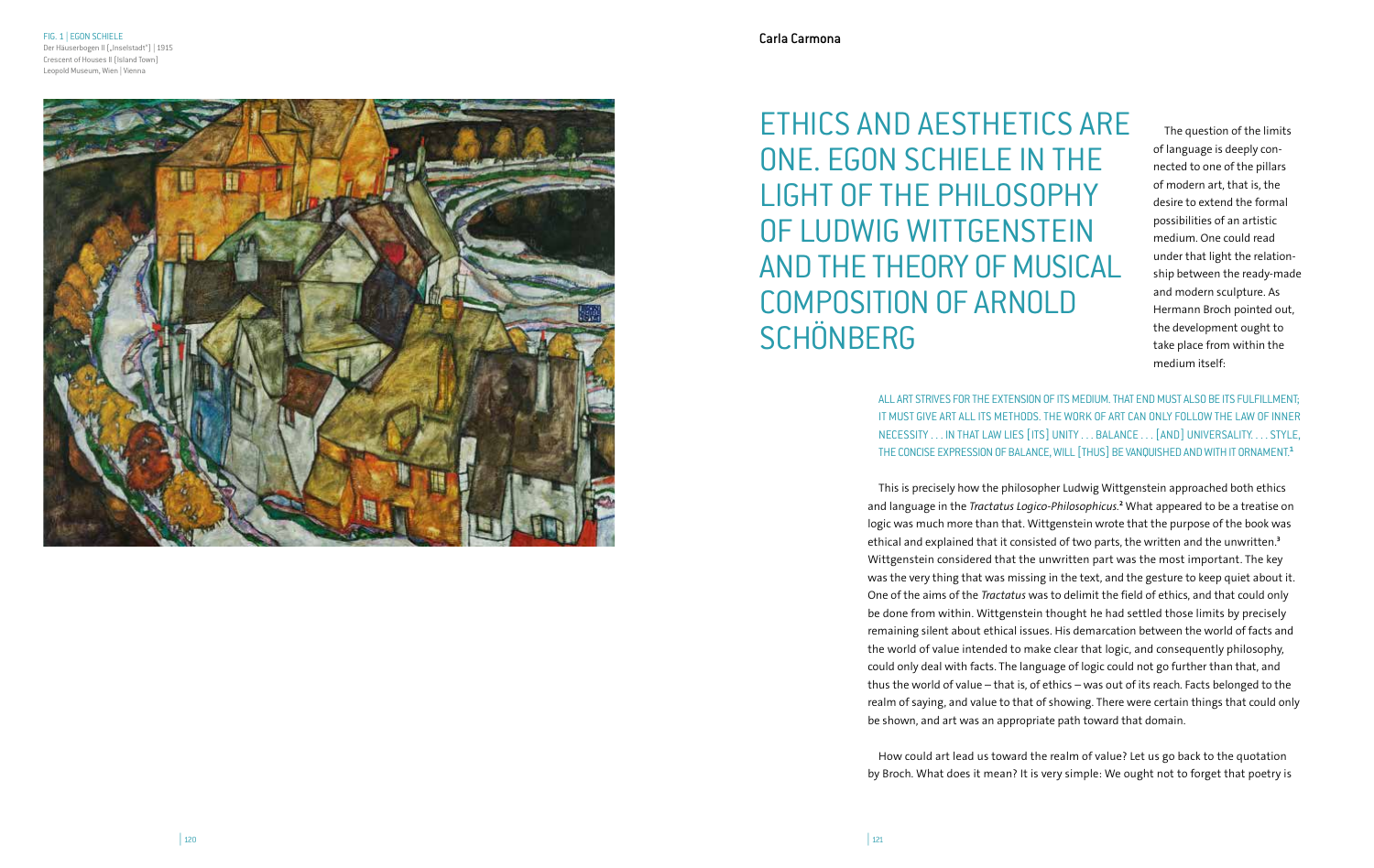words in a specific position, that painting is line and color, that music is the tension between the notes. And this has much to do with Wittgenstein's idea that the work of art (in a broad sense, including musical compositions, poetry, and literature) "does not seek to convey something else, just itself," that the work of art is "a felt expression."**<sup>4</sup>** In other words, representation and content cannot be isolated from each other in art: they are two sides of the same coin. The ultimate quality of a work of art ought to be this singular kind of self-reference, and its integrity determined by it.

Modern art's longing for self-reference, its aspiration to stay within the limits outlined by the very artwork, can be read against the background of Wittgenstein's criticism of Cartesianism and its derivation into a radical critique of dualism.**<sup>5</sup>** For Wittgenstein, thought cannot be separated from the process of thinking. Can the expression of sadness on a face be isolated from that particular face? Likewise, a work of art cannot be separated from what it depicts. Hence, a painting cannot be translated into words, and in art paraphrasing will always result in simplification. The work of art is irreplaceable. Wittgenstein explains that understanding a poem involves grasping something that is expressed only by those words in those positions.**<sup>6</sup>** The key lies in the organization of the material. In painting, too.

In order to ensure the rigor of the organization, one ought to stay within the limits of the language game developed. The idea of limit is essential for the understanding of Wittgenstein's notion of language game. As it happens with other games, language has intrinsic pragmatic limits. In any game, there are moves that are possible and others that are not.**<sup>7</sup>** Consider checkers. The game pieces cannot be moved either vertically or horizontally. Similarly, every artistic language creates a sphere of possible moves and as a result a series of impossible ones. Take the example of Mark Rothko. Would it make sense if an object went through one of his canvases in the way the Cadillacs of Wolf Vostell go through walls or crash into rocks?

I have put forward a parallelism between the speakable and the playable, thus bringing closer the philosophy of the later Wittgenstein to the distinction established in the *Tractatus* between saying and showing.**<sup>8</sup>** The language games of art also have rules, limits. It is thanks to our familiarity with the rules of the language game of a particular artist that we recognize a picture we have never seen before as part of the oeuvre of a painter we know well. The movements we see in the picture hitherto unknown to us bear a strong family resemblance to other paintings we do know by the same artist. In the picture we see for the first time we recognize the language game

of that particular artist, the fundamental aspects of his artistic practice. It makes no sense to abandon pictorial grammar in order to portray a particular content. The unspeakable is nothing but the unplayable, a purely grammatical matter. One ought to focus on representation, on the organization of the material, on the game, after all, on the showing, since all the content is already there. And here we turn to the beautiful idea of the young Wittgenstein that the inexpressible – for example, the meaning of a poem – rests peacefully in the expressed, that is, in representation.**<sup>9</sup>**

# THE PICTORIAL IDEA OF EGON SCHIELE

The search for precision guided the compositional practice of Arnold Schönberg. The composer disagreed with the expressionist character that had been attributed to his work. Schönberg tried to free the musical composition from its subordination to the transmission of a message, that is, he rejected the idea that musical material ought to be organized according to something outside itself.

I have extended Schönberg's concept of the musical idea to Schiele's mastery of pictorial composition.**10** The (musical) idea could be understood as a thread that demands to be developed up to its full articulation. The composition ought to grow out of inner necessity, for example, according to the requirements of the existing notes or taking into consideration how a note is loaded with meaning when it is repeated along the piece, just like the meaning of an adjective gets transformed in the course of a poem.

For Schönberg, the objectivity of art, its ethical dimension, lies in the strict precision of its language. Like Wittgenstein, Schönberg identified ethics and aesthetics. The artist's quest for objectivity ought to be directly related to his integrity. One ought to compose with a view to self-expression, and this means developing a personal relationship with the artistic medium in question, that is, one's own artistic program. Schönberg believed that musical compositions reflect the moral character of their composers. His concern for authenticity, closely linked to a respect for the rules of the game, did not match with convention. Schönberg's work opposed the aestheticism of his time. Atonality defied convention by means of its most rigorous discipline. And this particular kind of objectivity walks hand in hand with the self-reference touched upon earlier. Paying attention to the pictorial idea of a picture involves focusing on its syntax, on how the elements that constitute the oeuvre of that particular artist relate to one another. I will focus on two hallmarks of Schiele's syntax: repetition and ornamentation.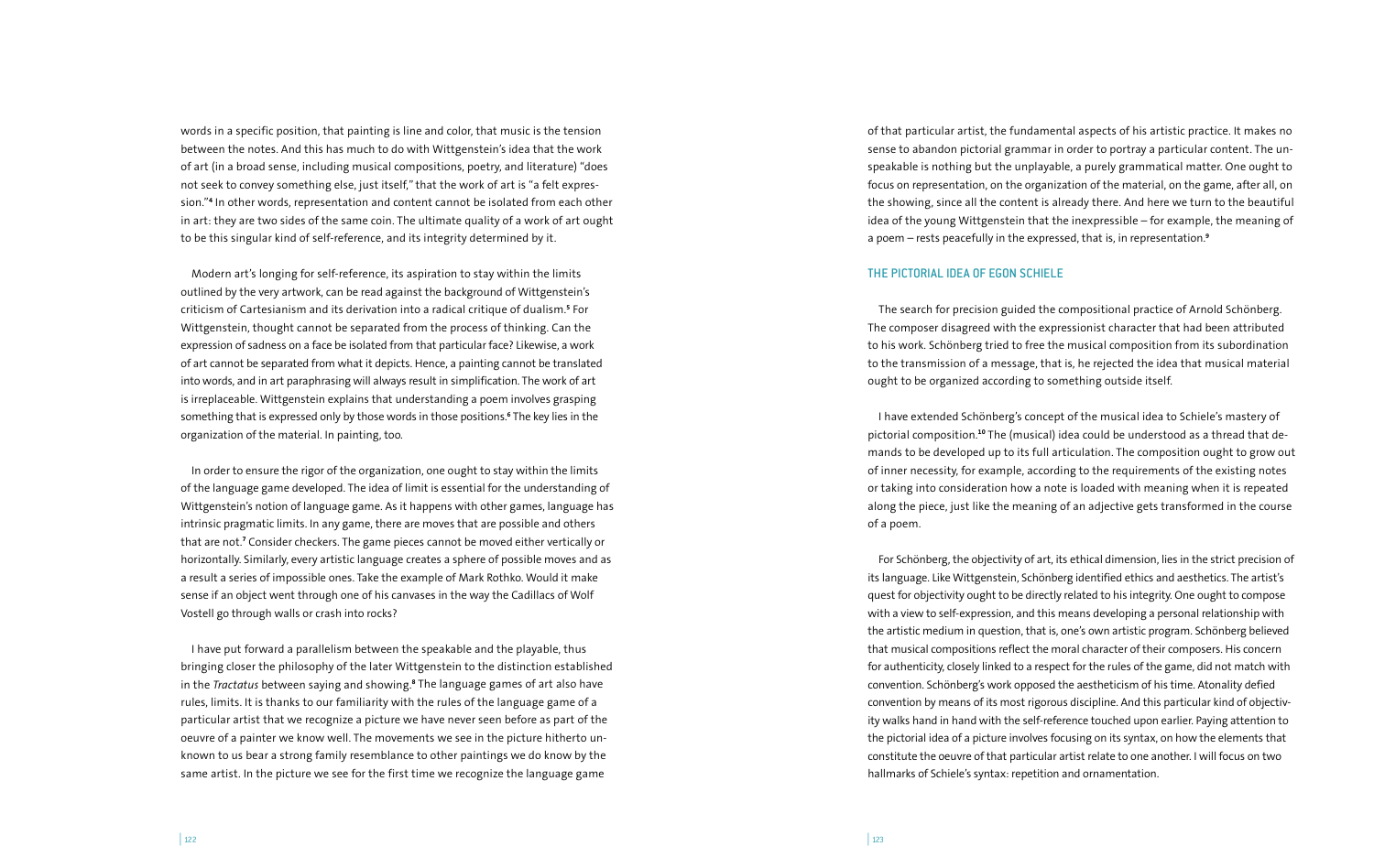### FIG. 2 | EGON SCHIELE

Sonnenblume II | 1910 Sunflower II Wien Museum

FIG. 3 | EGON SCHIELE Herbstbaum in bewegter Luft ("Winterbaum") | 1912 Autumn Tree in Stirred Air (Winter Tree) Leopold Museum, Wien | Vienna



### OF ELEMENTS AND RELATIONS

By elements, I mean the objects constituting Schiele's oeuvre, such as human figures, trees, buildings, chairs, rugs, or vases. However, it is useful to distinguish between two types of elements. Regarding a building, one could consider it as a whole or each of its parts separately, for example, a window or a chimney. In fact, it is the painting, how the elements in it are organized, that makes the difference. At times, a painting approaches the element "building" as a whole, and in other cases mere tiles, doors, or railings play the role of elements. Likewise, a plant can be approached in a given painting as a whole (Fig. 2)**<sup>11</sup>** or it can become one with the grammar of the composition (Fig. 3)**<sup>12</sup>**. I refer to the first type of element as *elemental* and to the second type as *nonelemental*.

It is easy to identify elements of the first type, which in turn can be divided into three groups: figures, structures, and background. Figures are beings, whether animate or inanimate. The depiction always takes place against a background. And structures mediate between figures and background. Although we tend to give priority to figures, particularly if they have human form, they do not have priority over either structures or background. Observe the canvas from 1915–1916 *Death and the Maiden* (Fig. S. 100)**<sup>13</sup>**: two humanlike figures rise above a confusing and undefined background by means

of a sheet that functions both as an island and as a flying carpet. The two figures have the same weight in the composition as the soulless and overwhelming background. In fact, their desperate embrace could be read as a reaction of helplessness toward their surroundings. The sheet, giving form to rhythms and directions, is the membrane that protects them from the background. However, the three elements are easily distinguishable.

By contrast, it is not so easy to differentiate between the elements in the canvas from 1914 *Houses with Laundry* (Fig. 4), where one cannot speak in terms of figure, background, and structure. Think about it. Can one actually distinguish a background? Firstly, the vertical arrangement of the composition makes it impossible to separate the elements of the landscape from the houses, the clotheslines, or the quay. Nor does it seem right to treat each building separately, since the buildings that constitute each group of houses are mixed up and formed by elements of the same type. For instance, in all buildings there are small square windows that are sometimes painted the same color, such as white. In addition, the existence of similar items on the clotheslines makes it difficult to distinguish between the clotheslines and the groups of buildings. Those modest elements are not supported by any structure and seem to be equivalent. So there is neither background nor structure. Likewise, there are no figures.

Notice that there are no separate buildings, but rather groups of buildings. And in these groups, details overtake the whole. Our eyes move from red chimneys to whitish windows that make us think of eyes. It is really difficult not to get lost while counting the number of windows, and also not to confuse windows, doors, and chimneys. Or chimneys and poles, regardless of whether the poles stand independently or are part of the clotheslines. Or poles and the red pieces of laundry hanging on the lines. There are only equivalent elements – an endless number of them.

It is a very peculiar countlessness: it is purely syntactical. What comes first in this kind of composition are not the elements but the syntax. If in works such as *Death and the Maiden* there are clear and distinct interrelated elements, in landscapes like *Houses with Laundry* what prevails is the syntax, the set of relations ordering what is happening in the picture. Let us observe which relationships predominate in such a landscape. The framework of horizontal stripes that constitute the countryside and the mountains is evident. There are also noticeable vertical brushstrokes in chimneys, poles, and roofs that balance such horizontality. Repetition is another resource that brings together apparently disparate elements. The frequent use of the same shade of red makes windows,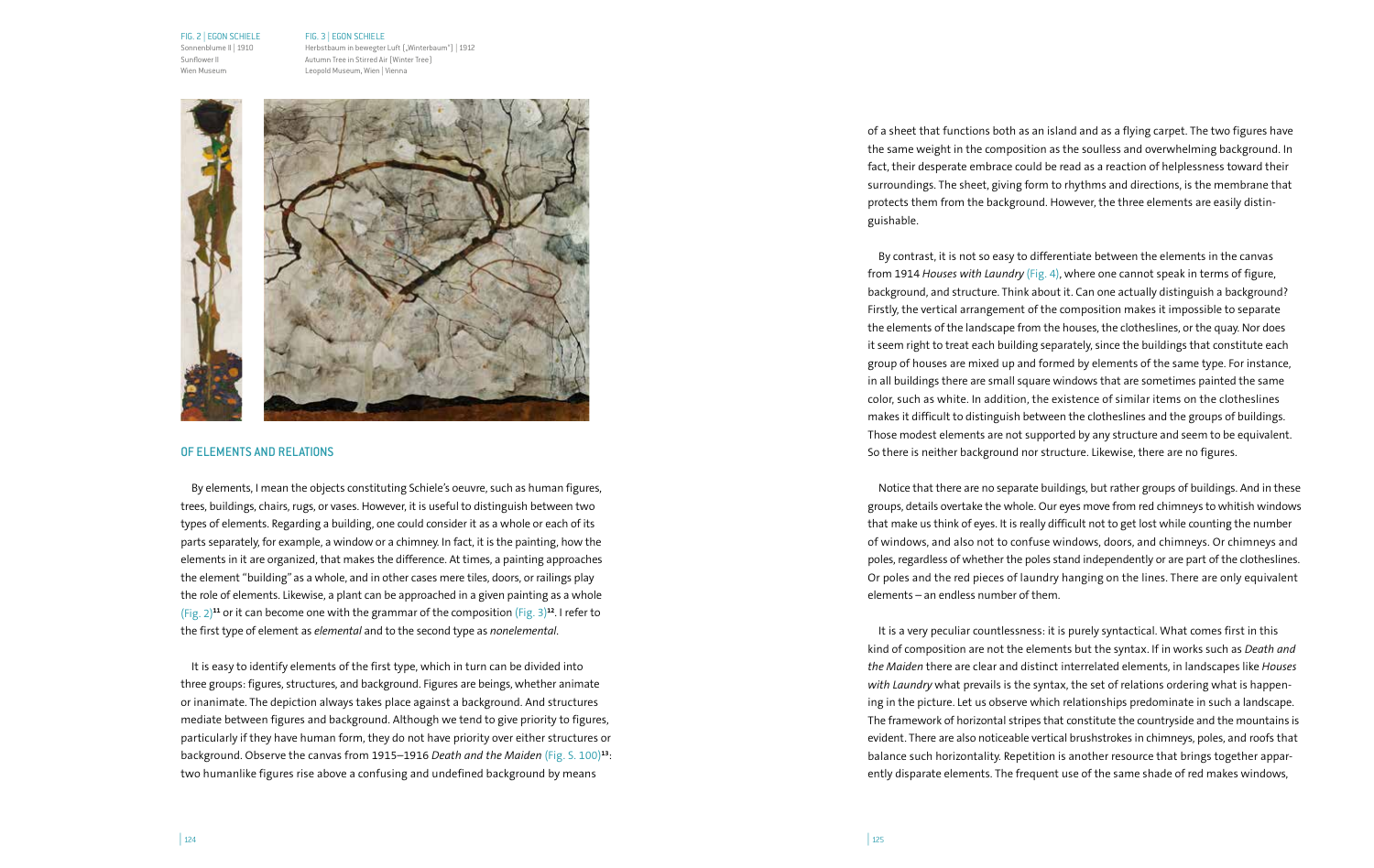#### FIG. 4 | EGON SCHIELE

Häuser mit Wäsche (Vorstadt II) | 1914 Houses with Laundry (Suburb II) Privatbesitz | Private collection



poles, and chimneys look alike. How difficult would it be to distinguish between chimneys and poles if the former were not placed on the roofs? These relationships, which comprise Schiele's language game, make room for the development of his pictorial idea.

# OF REPETITION AND VERSATILITY

Let us gain more insight into the use of repetition in *Houses with Laundry* **<sup>14</sup>**. Notice the behavior of the red poles. There are poles supporting clotheslines, and others that appear as solitary notes in a stratified landscape that is reminiscent of a pentagram. All the chimneys in those groups of houses, without exception, and many of the garments hanging on those friendly clotheslines share the same shade of red, a remarkably pure color. Poles and chimneys are vertical forces that strengthen each other. The clothes hanging on the clotheslines, like in counterpoint, reinforce the horizontal stratification of the landscape and the quay. But the deep red garments seem to have the capacity of treacherously blowing up the clothesline at isolated points, as if they were supporters of verticalness. The arrangement of the boats at the quay could be read as a vertical echo. Similarly, the buildings could be understood as vertical forces in need of coming together in order not to be subdued by the plentiful horizontal segments in the canvas. I have already mentioned the stratification of the land. We could distinguish the ground surrounding the

houses, the mountains, and the field displayed vertically behind the houses as if in the background. I have also spoken of the clotheslines. We should add the sky, the hedges, and the quay.

These layers are to be understood as syntactic parallels that make room for the small variations that Schönberg considered necessary in the use of repetition in musical composition. Schönberg rejected strict repetition in music. Every repetition ought to involve a degree of variation, either vertically or horizontally.**<sup>15</sup>** Let us go back to the painting. Each layer of the soil has its own inclination. The use of color also introduces variations. There is a parallel between the layer of shrubs just above the quay and the brownish strata of the soil or those of the quay. There are also dissimilarities in thickness. This can explain the tiny differences between chimneys, poles, and windows. Variation is even more evident when the parallels are curved, as they are in the 1915-1916 canvas *Island Town* (Fig. 1)**<sup>16</sup>**.

Through horizontal and vertical parallelisms, Schiele favored another technique, the lack of framing, a refined way of subordinating pictorial elements to pictorial syntax (Fig. 3). The extremely well demarcated areas of his landscapes and cities point to infinity. Seemingly endless, they go beyond the limits of the canvas and consequently tear the concept of limit apart. Observe once more *Houses with Laundry* (Fig. 4). The horizontal fragments that constitute the landscape go beyond both the left and the right edges. At first glance, despite their imperfections, it seems that they would never converge, that chance would correct their course in order to avoid any possible intersection. In other works, the tops of the trees exceed the upper edge of the canvas, or a structure, like a sheet or a jumble of fabric, surpasses the lower edge. Even human figures, in particular their limbs, exceed the composition. This lack of framing is a way of giving prominence to how things are organized in the picture and not to the pictorial elements themselves.

# OF ORNAMENTATION AND NECESSITY

Writing about Schiele's oeuvre, Achille Bonito Oliva explained that ornamentation is a process that provokes a fragmentation of the comprehensive idea of the artwork in question, that it is a projection of the fragmentation behind every comprehensive idea of the world.**<sup>17</sup>** The overview is brushed off by individual details that invite the spectator to explore the work in a thousand diverse ways, jumping from one ornament to another as if they were tiles of different colors that created various codes depending on how they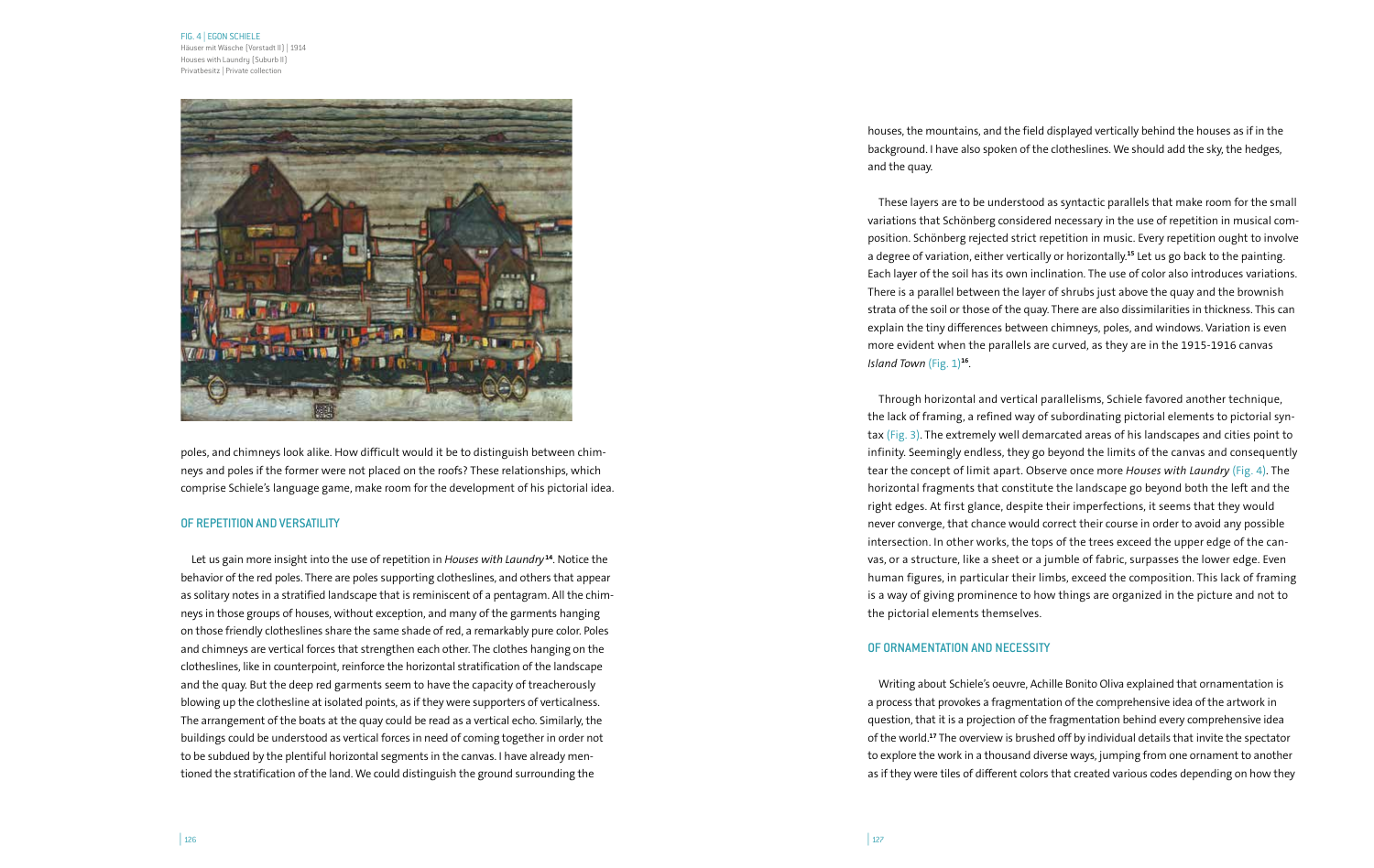FIG. 5 | EGON SCHIELE Bildnis Friederike Maria Beer | 1914 Portrait of Friederike Maria Beer Privatbesitz | Private collection



were combined. True depths emerge between one detail and the next. Remember what I said in relation to the bright red garments in *Houses with Laundry*. It seems that those little dots of color are able to make the clotheslines explode with admirable precision.

Take in the apparently innocent tiny flowers of the 1915–1916 canvas *Levitation* (Fig. 7) **<sup>18</sup>**. The very ornament that serves as entrance and toehold in the composition interrupts our journey and makes us notice the halt. Those details, at first glance merely ornamental, are powerful fragmentary forces, authentic bombs of color. Their repetition generates coherence in the composition, although it introduces small breaks that are reminiscent of the contradictions and divisions discussed by Schönberg. Just like a simple garment is able to blow up a clothesline, these tiny flowers, spread vertically and horizontally along the canvas, succeed in making the composition explode. Observe their color and form. They are always of bright colors that have nothing to do with the dull tones of the rest of the picture. Their form is no less extraordinary. They consist of irregular, discontinuous, unblended brushstrokes that are treated linearly, while the rest of the composition receives a more pictorial treatment.

These minute flowers are a wonderful antidote to laziness. Could we resist these colorful musical notes that so mischievously guide our way along the composition? They force us to look at the painting for each and every one of them, creating an endless number of rhythms to follow and opening innumerable perspectives from which to contemplate the work. This is done in such a way that any attempt on our part to focus on the center of the composition is blocked. Wittgenstein could well have used this painting in order to illustrate his battle against philosophical stiffness.**<sup>19</sup>** But those little candies scattered throughout the composition are particularly austere. In fact, Schiele's use of ornamentation is never overdone. These flowers could not be either more spontaneous or more lighthearted. Our imagination is determined to bring their petals together in perfect circles, though they consist of only a few uneven lines.

No less explosive are the South American motifs scattered along the dress of the figure in the portrait that Schiele painted of Friederike Maria Beer in 1914 (Fig. 5)**<sup>20</sup>**. Schiele, inspired by the dolls that Miss Beer had brought from a trip to South America, made them compete with the geometric composition of her dress, which was designed by the Wiener Werkstätte. What was Schiele aiming at by such a combination? Breaking

### FIG. 6 | GUSTAV KLIMT

Bildnis Friederike Maria Beer | 1916 Portrait of Friederike Maria Beer Sammlung Mizne-Blumental | Mizne-Blumental Collection, Tel Aviv Museum of Art



the colorful monotony of the dress and strengthening the withering character of each one of the individual segments designed by the Wiener Werkstätte, they are a feature that could pass unnoticed given the geometric ocean predominant in the garment. Those figures, minimally defined, appear as ornaments on a dress that is itself full of abstract adornment. Notice how precisely the little figures are distributed. Schiele's artistic practice takes part in the rejection of superfluity shared by many of his contemporaries, such as Schönberg or the architect Adolf Loos.

The use of ornamentation we have observed in those two canvases has nothing to do with the Secessionist stylization of Schiele's early works, prior to 1910, when Schiele had not yet found himself as a painter. In those days, his sunflowers and figures wore robes of filigree and his friends sat on papier-mâché thrones. Later on, that ostentation resolved into simplified suits, latent seats, and surgical nudity. This more developed ornamentation is structural and constructive, of the kind that Schönberg sought in his compositions.

The constitutive character of ornamentation in the portrait of Miss Beer is particularly evident when it is compared with another that Gustav Klimt made of her in 1916**<sup>21</sup>** (Fig. 6)**<sup>22</sup>**. We find the figure in Schiele's canvas in an unachievable position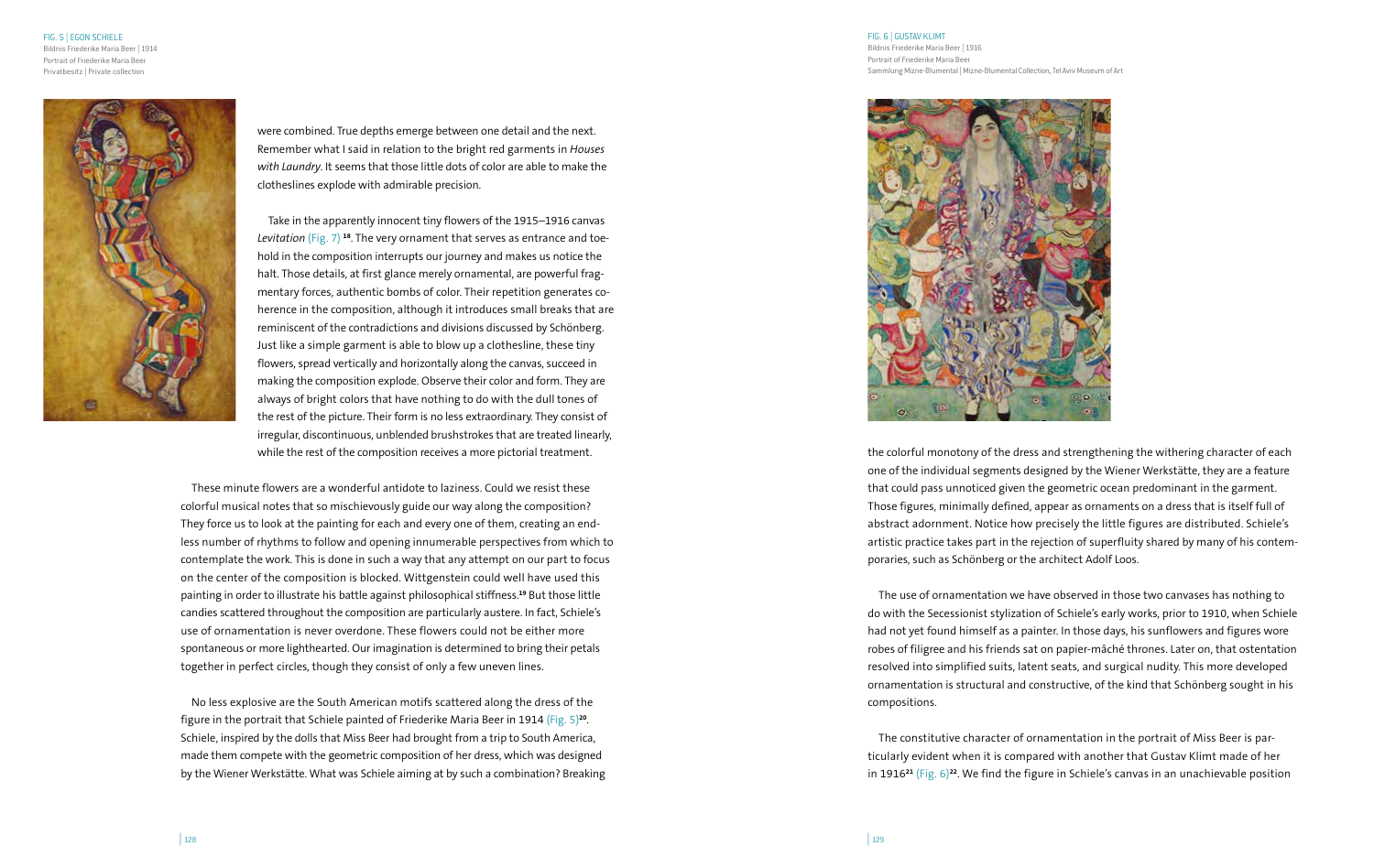against an empty background. The verticality of the figure is unprecedented. It is unlikely that the sitter could keep her balance in such a position. In fact, Schiele painted Miss Beer lying down and later changed the position of the canvas. By contrast, Klimt painted her against a background that shares the *horror vacui* that is typical of his landscapes. Klimt even painted the ground and adorned it with flowers. The background in Klimt's painting is filled with Asian motifs and the figure wears a garment with organic adornments. Such a complex setting should provide support for the figure, but it does not. In fact, the figure seems to be floating and its clumsy, stretched feet do not seem real.

By contrast, the figure in Schiele's portrait seems to have a solid toehold, although an invisible one. What could be holding the figure in this case? The only thing that there is: her garment. In this canvas, clothes have a structural character that enables them to uphold and define the figure. In fact, it is the dress that gives shape to the figure (notice that the only parts we see of the sitter are her head, hands, and feet). The use that Klimt made of women's clothes has nothing to do with this. In fact, Klimt's treatment of clothes is not able to separate the figure from the background; it confuses them.

**1 |** Hermann Broch, "Notizen zu einer systematischen Ästhetik," quoted in Walter Methlagl, "'Der Brenner'. Beispiel eines Durchbruchs zur Moderne", *Mitteilungen aus dem Brenner-Archiv,* no. 2 (1983): pp. 11–12. **2 |** Ludwig Wittgenstein, *Tractatus Logico-Philosophicus,* trans. Charles Kay Ogden, Routledge and Kegan Paul, London 1922.

**3 |** Ludwig Wittgenstein, Prototractatus: An Early Version of *Tractatus Logico-Philosophicus,* ed. Bernard Francis McGuinness, Tore Nyberg, and Georg Henrik von Wright; trans. David F. Pears and B. F. McGuinness, Routledge, London 1996, p. 16.

**4 |** Ludwig Wittgenstein, MS 134 106: 05.04.1947, in *Culture and Value,* rev. ed., ed. Georg Henrik von Wright; trans. Peter Winch, Blackwell, Oxford 2006, p. 67e. Italic in the original.

**5 |** Wittgenstein's early distinction between value and facts would not pass his own test against dualism. He could well have included such a pair in the list of examples of words to bring back from their metaphysical to their everyday use. See Ludwig Wittgenstein, *Philosophical Investigations,* 4th ed., ed. P. M. S. Hacker and Joachim Schulte, trans. G. E. M. Anscombe, P. M. S. Hacker, and Joachim Schulte, Blackwell, Oxford 2009, §116, p. 53e. **6 |** Ibid., §531, p. 152e.

**7 |** See Garry Hagberg, *Meaning and Interpretation:* 

*Wittgenstein, Henry James, and Literary Knowledge,* Cornell University Press, Ithaca 1994, pp. 17–24. **8 |** Carla Carmona, *La idea pictórica de Egon Schiele. Un ensayo sobre lógica representacional,* Genueve, Pamplona 2012, pp. 23–24.

**9 |** Ludwig Wittgenstein to Paul Engelmann, 9 April 1917, in Paul Engelmann, *Letters from Ludwig Wittgenstein, with a Memoir,* trans. Lux Furtmüller, Blackwell, Oxford 1967, p. 7.

**10 |** See Carmona 2012 (see note 8). **11 |** Egon Schiele, *Sunflower II,* 1910. Oil on canvas, 150 × 29.8 cm (59 × 11¾ in.). Wien Museum, Vienna, Inv. no. 117523, *Jane Kallir: Egon Schiele. The Complete Works, New York 1998,* K P.159. **12 |** Egon Schiele, *Autumn Tree in Stirred Air (Winter Tree),* 1912. Oil on canvas, 80 × 80 cm (31½ × 31½ in.). Leopold Museum, Vienna, Inv. no. 449, Kallir 1998

(see note 11), K P.239. **13 |** Egon Schiele, *Death and the Maiden (Man and Girl),* 1915. Oil on canvas, 150 × 180 cm (59 × 70⅞ in.). Belvede-

re, Vienna, Inv. no. 3171, Kallir 1998 (see note 11), K P.289.

**14 |** Egon Schiele, *Houses with Laundry (Suburb II),* 1914. Oil on canvas,  $100 \times 120$  cm (39%  $\times$  471/4 in.). Private collection, Kallir 1998 (see note 11), K P.283. **15 |** See Arnold Schönberg, "New Music: My Music" and

"Criteria for the Evaluation of Music," in *Style and Idea: Selected Writings of Arnold Schönberg,* ed. Leonard Stein; trans. Leo Black, University of California Press, Berkeley 1984, pp. 102–4, 129–30.

**16 |** Egon Schiele, *Island Town (Krumau Town Crescent II),*  1915–1916. Oil on canvas, 110 × 140 cm (43¼ × 55⅛ in.). Leopold Museum, Vienna, Inv. no. 456, Kallir 1998 (see note 11), K P.293.

**17 |** Achille Bonito Oliva, "Estasi dell'erotismo," in Exh. cat. *Egon Schiele,* ed. Rudy Chiappini, Skira, Milan 2003, p. 61. **18 |** Egon Schiele, *Levitation (The Blind II),* 1915–1916. Oil on canvas, 200  $\times$  172 cm (783/4  $\times$  673/4 in.). Leopold Museum, Vienna, Inv. no. 467, Kallir 1998 (see note 11), K P.288.

**19 |** Wittgenstein, MS 118 45r c: 01.09.1937, *Culture and Value,* 32e (see note 4).

**20 |** Egon Schiele, *Portrait of Friederike Maria Beer,* 1914. Oil on canvas, 190 × 120.5 cm (74¾ × 47½ in.). Private collection, Kallir 1998 (see note 11), K P.276. 21 | For a more exhaustive analysis, see Carla Carmona, "A Comparison of the Portraits of Friederike Maria Beer Painted by Egon Schiele and Gustav Klimt: Differentiating Between Scenography and Grammar in Painting," *Egon Schiele Jahrbuch* 2/3 (2012–2013): pp. 160–68. **22 |** Gustav Klimt, *Portrait of Friederike Maria Beer,* 1916. Oil on canvas, 168 × 130 cm (66⅛ × 51⅛ in.). Tel Aviv Museum of Art, Mizne-Blumental Collection.